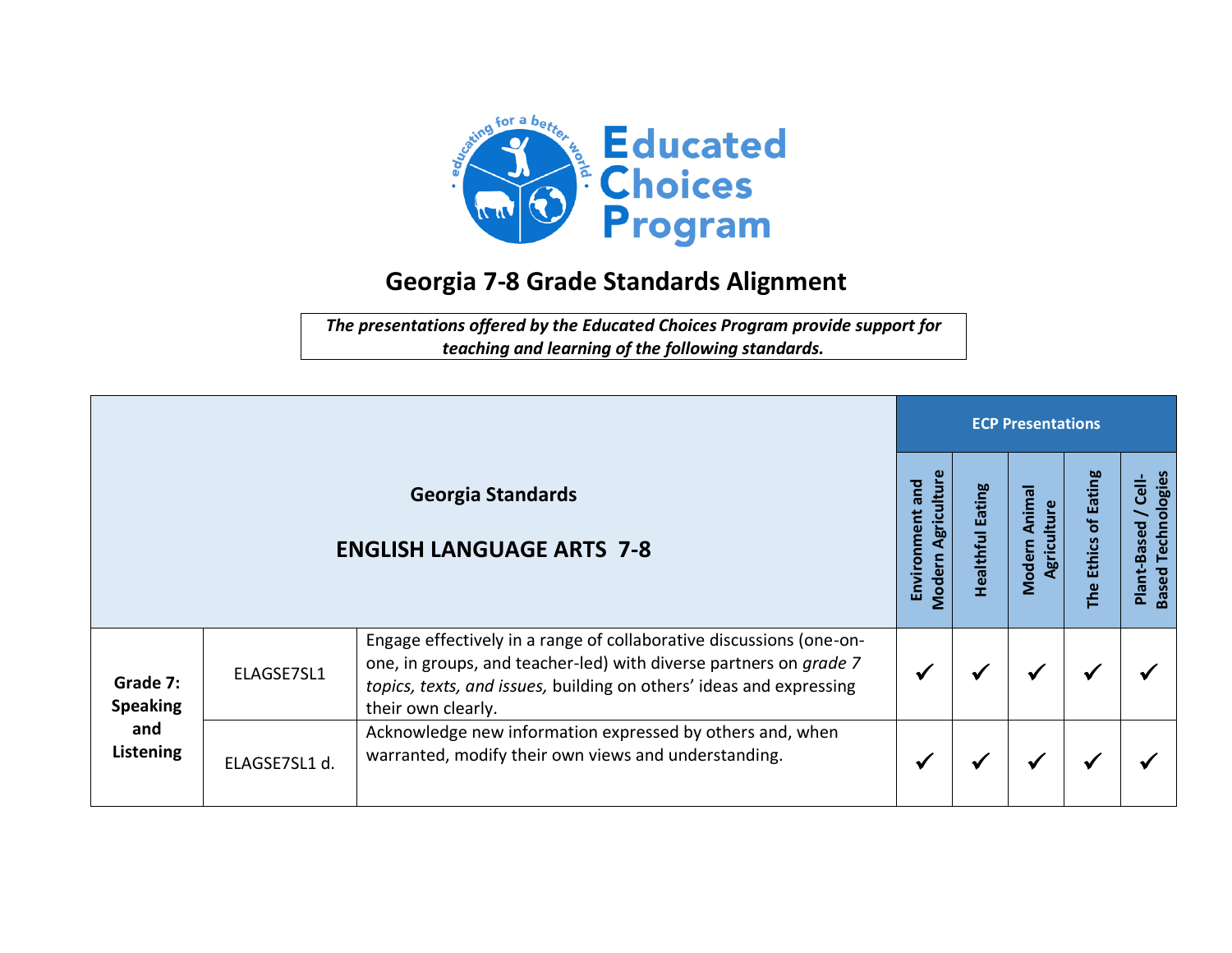| Grade 7:<br><b>Speaking</b><br>and<br>Listening | ELAGSE7SL2    | Analyze the main ideas and supporting details presented in diverse<br>media and formats (e.g., visually, quantitatively, orally) and explain<br>how the ideas clarify a topic, text, or issue under study.                   |  |  |  |
|-------------------------------------------------|---------------|------------------------------------------------------------------------------------------------------------------------------------------------------------------------------------------------------------------------------|--|--|--|
|                                                 | ELAGSE7SL3    | Delineate a speaker's argument and specific claims, evaluating the<br>soundness of the reasoning and the relevance and sufficiency of the<br>evidence.                                                                       |  |  |  |
| Grade 8:<br><b>Speaking</b><br>and<br>Listening | ELAGSE8SL1    | Engage effectively in a range of collaborative discussions (one-on-<br>one, in groups, and teacher-led) with diverse partners on grade 8<br>topics and texts, building on others' ideas and expressing their own<br>clearly. |  |  |  |
|                                                 | ELAGSE8SL1 c. | Pose questions that connect the ideas of several speakers and elicit<br>elaboration and respond to others' questions and comments with<br>relevant evidence, observations, and ideas.                                        |  |  |  |
|                                                 | ELAGSE8SL1 d. | Acknowledge new information expressed by others, and, when<br>warranted, qualify or justify their own views and understanding in<br>light of the evidence presented.                                                         |  |  |  |
|                                                 | ELAGSE8SL2    | Analyze the purpose of information presented in diverse media and<br>formats (e.g., visually, quantitatively, orally) and evaluate the<br>motives (e.g., social, commercial, political) behind its presentation.             |  |  |  |
|                                                 | ELAGSE8SL3    | Delineate a speaker's argument and specific claims, evaluating the<br>soundness of the reasoning and relevance and sufficiency of the<br>evidence and identifying when irrelevant evidence is introduced.                    |  |  |  |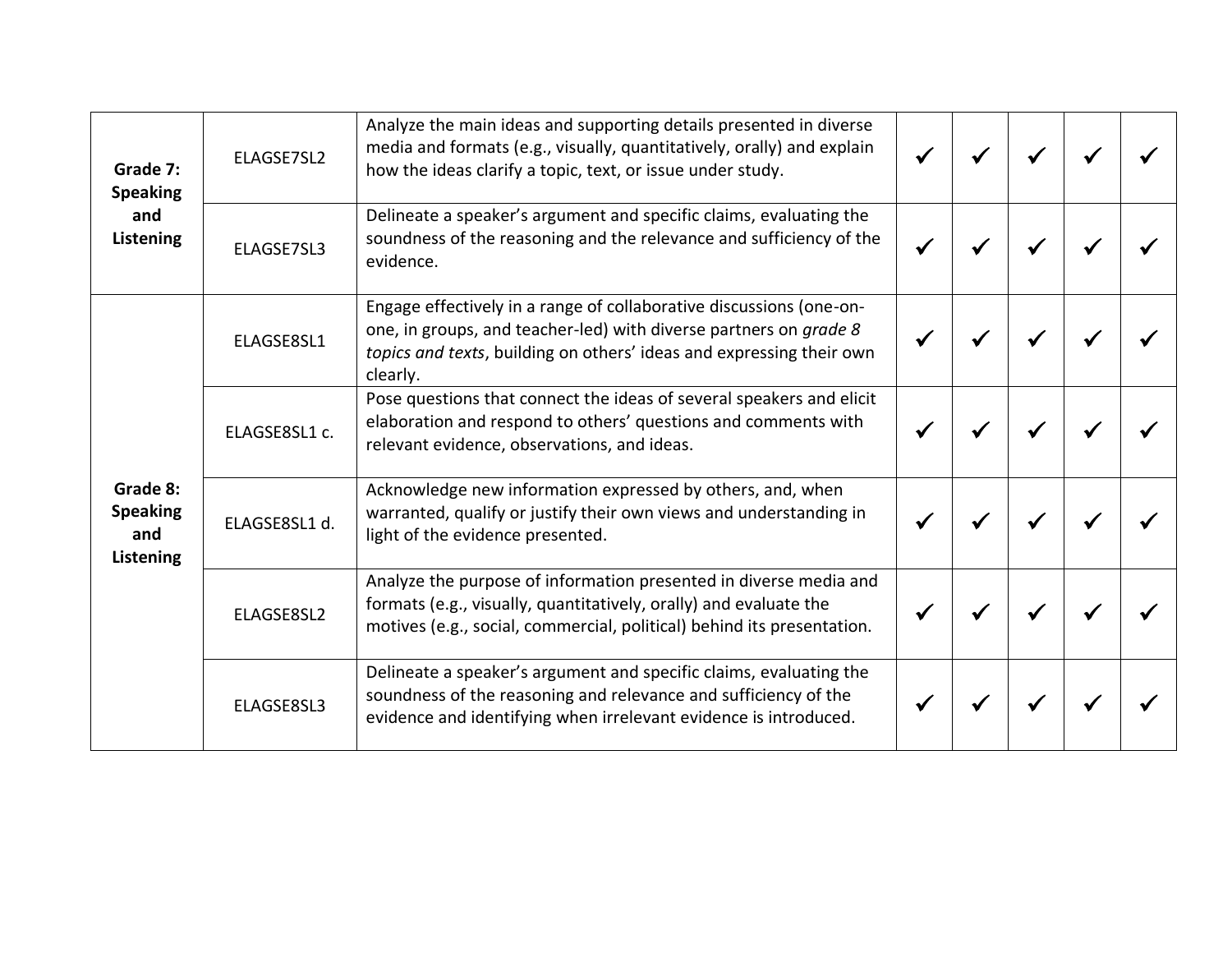|                                                                            |             |                                                                                                                                                                                                                             | <b>ECP Presentations</b>                     |                  |                             |                      |                                                  |  |  |
|----------------------------------------------------------------------------|-------------|-----------------------------------------------------------------------------------------------------------------------------------------------------------------------------------------------------------------------------|----------------------------------------------|------------------|-----------------------------|----------------------|--------------------------------------------------|--|--|
| <b>Georgia Content Knowledge</b><br><b>FAMILY AND CONSUMER SCIENCE 7-8</b> |             |                                                                                                                                                                                                                             | <b>Modern Agriculture</b><br>Environment and | Healthful Eating | Modern Anima<br>Agriculture | The Ethics of Eating | <b>Based Technologies</b><br>Plant-Based / Cell- |  |  |
| Grade 7                                                                    | MSFCS7-FNW1 | Students will apply principles of food science, food technology, and<br>nutrition and their relationships to growth, development, health,<br>and wellness to support informed decision-making that promotes<br>good health. |                                              |                  |                             |                      |                                                  |  |  |
|                                                                            | MSFCS7-CF2  | Students will analyze factors (social, psychological, economic,<br>cultural) affecting consumer and management decisions for<br>individuals and families and how those decisions impact society.                            |                                              |                  |                             |                      |                                                  |  |  |
| Grade 8                                                                    | MSFCS8-FNW1 | Students will apply principles of food science, food technology, and<br>nutrition and their relationships to growth, development, health,<br>and wellness to support informed decision-making that promotes<br>good health. |                                              | ✔                |                             |                      |                                                  |  |  |
|                                                                            | MSFCS8-CF2  | Students will analyze factors (social, psychological, economic,<br>cultural) affecting consumer and management decisions for<br>individuals and families and how those decisions impact society.                            |                                              |                  |                             |                      |                                                  |  |  |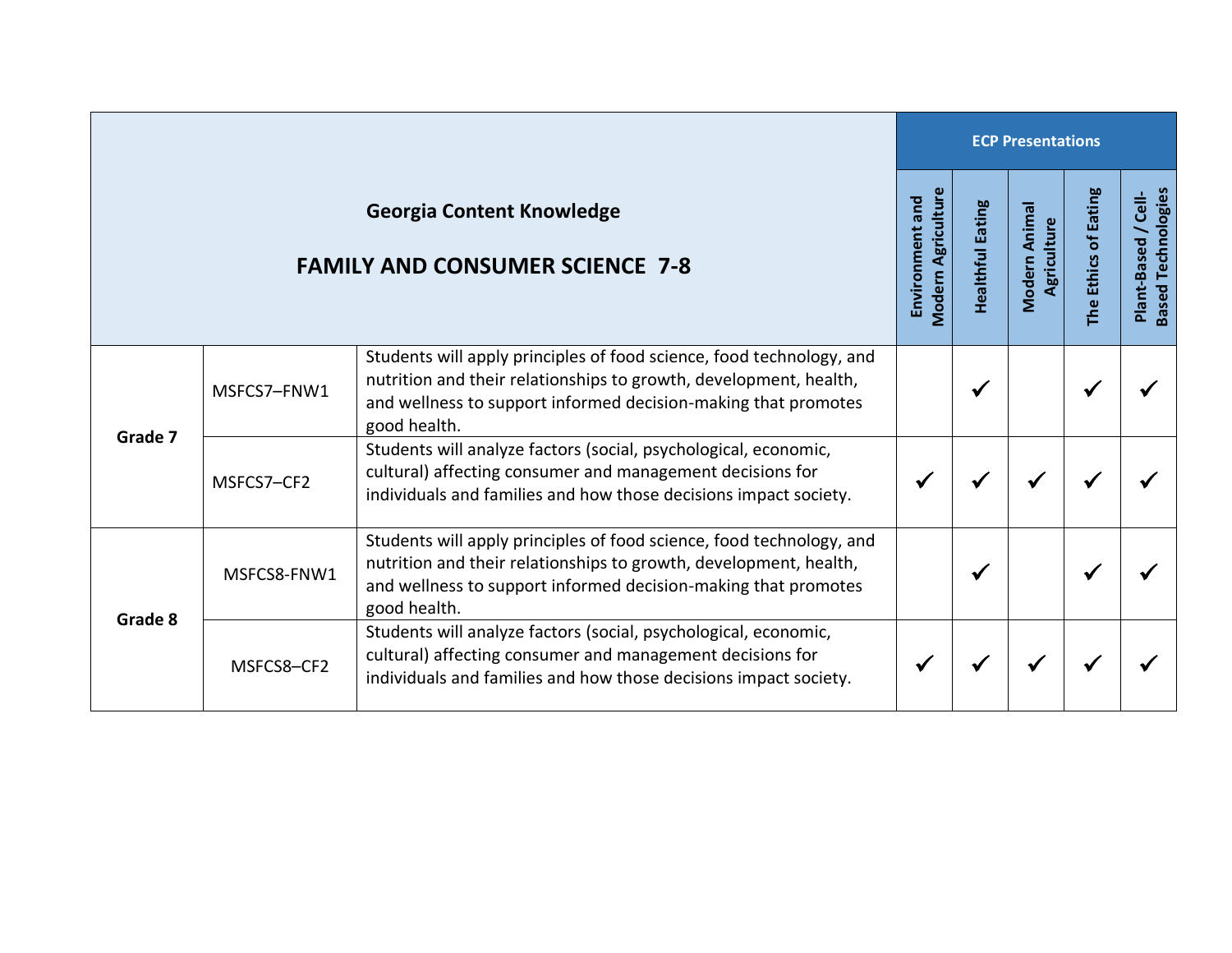|                                                                     |          |                                                                                                                                                                                                                                                                                                                                    |                                              |                         | <b>ECP Presentations</b>     |                      |                                                  |  |  |  |
|---------------------------------------------------------------------|----------|------------------------------------------------------------------------------------------------------------------------------------------------------------------------------------------------------------------------------------------------------------------------------------------------------------------------------------|----------------------------------------------|-------------------------|------------------------------|----------------------|--------------------------------------------------|--|--|--|
|                                                                     |          | <b>Georgia Standards</b><br><b>HEALTH EDUCATION 7-8</b>                                                                                                                                                                                                                                                                            | <b>Modern Agriculture</b><br>Environment and | <b>Healthful Eating</b> | Modern Animal<br>Agriculture | The Ethics of Eating | <b>Based Technologies</b><br>Plant-Based / Cell- |  |  |  |
| Grade 7:<br><b>Health</b><br>Promotion<br>and Disease<br>Prevention | HE7.1 a. | Examine how healthy behaviors influence personal health. Example:<br>Examine how nutritional choices can positively or negatively affect<br>one's immediate and long term health.                                                                                                                                                  |                                              | $\checkmark$            |                              | $\checkmark$         |                                                  |  |  |  |
|                                                                     | HE7.1 c. | Analyze how the environment can impact personal health. Examples:<br>Identify environmental conditions (e.g., physical, social, community)<br>that are potentially harmful to personal health.<br>Analyze the number of fast food outlets in the community and the<br>effects of excessive calorie consumption on personal health. |                                              | ✔                       |                              | $\checkmark$         |                                                  |  |  |  |
|                                                                     | HE7.1 e. | Explain ways to reduce or prevent health risks among adolescents.<br>Example: Discuss ways to prevent obesity at home and at school.                                                                                                                                                                                               |                                              | $\checkmark$            |                              | ✔                    |                                                  |  |  |  |
|                                                                     | HE7.1 g. | Determine the barriers to practicing healthy behaviors. Example:<br>Determine the barriers to good nutrition.                                                                                                                                                                                                                      |                                              | $\checkmark$            |                              | ✔                    |                                                  |  |  |  |
|                                                                     | HE7.1 h. | Predict the risk of injury or illness if engaging in unhealthy behaviors.                                                                                                                                                                                                                                                          |                                              | ✔                       |                              | √                    |                                                  |  |  |  |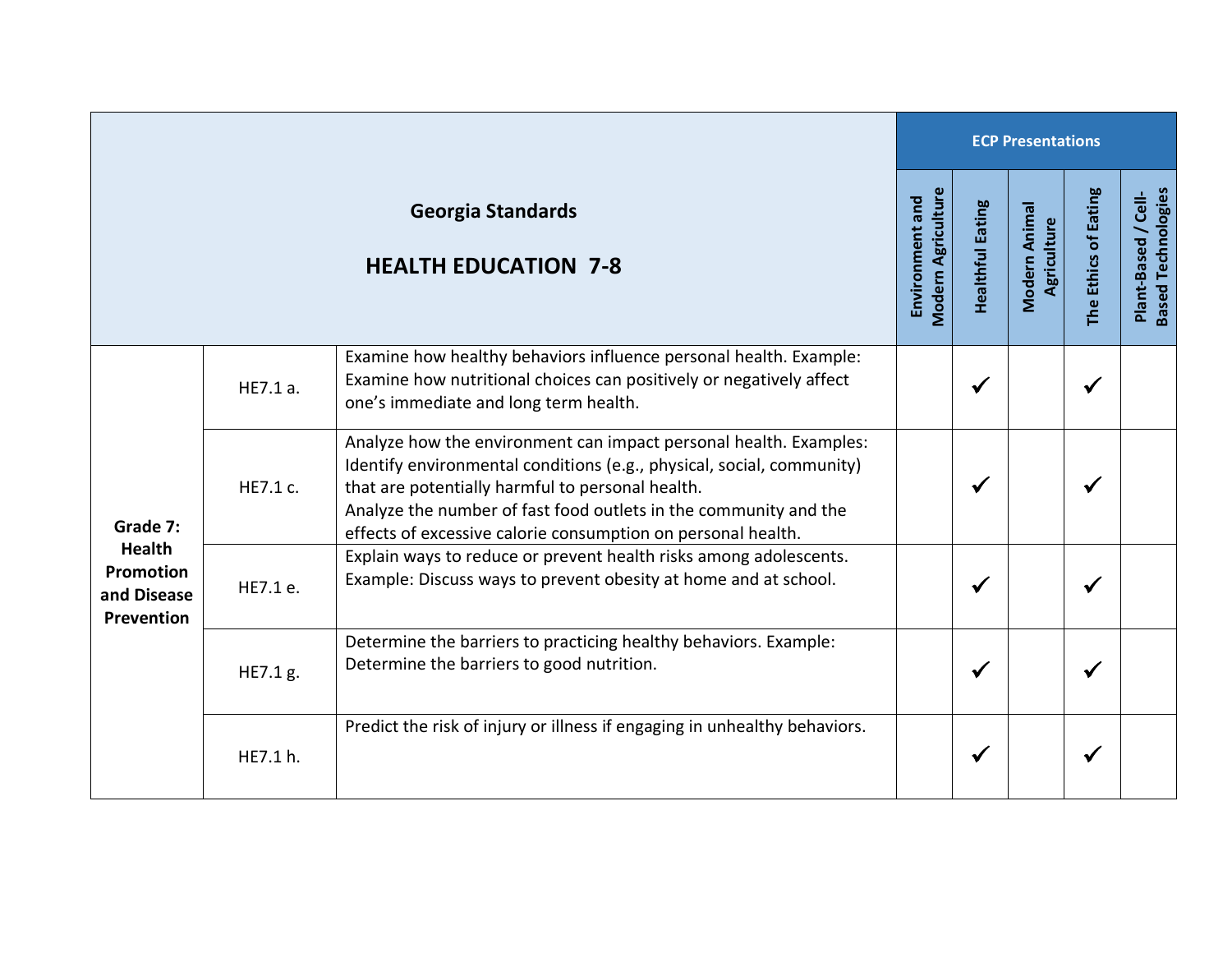| Grade 7:<br><b>Influence</b><br><b>Factors</b>                 | HE7.2 a. | Describe how family values and behaviors influence the health of<br>adolescents.                                                                                                                                                                                                                |  |   |  |
|----------------------------------------------------------------|----------|-------------------------------------------------------------------------------------------------------------------------------------------------------------------------------------------------------------------------------------------------------------------------------------------------|--|---|--|
|                                                                | HE7.2 b. | Discuss the influence of culture on health behaviors.                                                                                                                                                                                                                                           |  |   |  |
|                                                                | HE7.2 e. | Examine how information from the media influences health behaviors.<br>Example: Describe how the media sends mixed messages about<br>nutrition.                                                                                                                                                 |  | √ |  |
|                                                                | HE7.2 g. | Indicate how the perceptions of norms influence healthy and<br>unhealthy behaviors. Examples:<br>Indicate how personal eating habits are influenced by societal norms.<br>Identify how perceptions of norms can negatively or positively<br>influence behaviors (e.g., not all students smoke). |  |   |  |
|                                                                | HE7.2 h. | Describe the influence of personal beliefs on health practices and<br>behaviors. Example: Identify how an individual's personal beliefs are<br>expressed through personal health decisions.                                                                                                     |  |   |  |
| Grade 7:<br><b>Decision-</b><br><b>Making</b><br><b>Skills</b> | HE7.5 e. | Relate the potential short-term impact of each alternative on self and<br>others.                                                                                                                                                                                                               |  | √ |  |
|                                                                | HE7.5 f. | Select healthy alternatives over unhealthy alternatives when making a<br>decision.                                                                                                                                                                                                              |  |   |  |
| Grade 7:<br>Health-<br><b>Enhancing</b><br><b>Behaviors</b>    | HE7.7 a. | Describe the importance of assuming responsibility for personal health<br>behaviors.                                                                                                                                                                                                            |  | ✔ |  |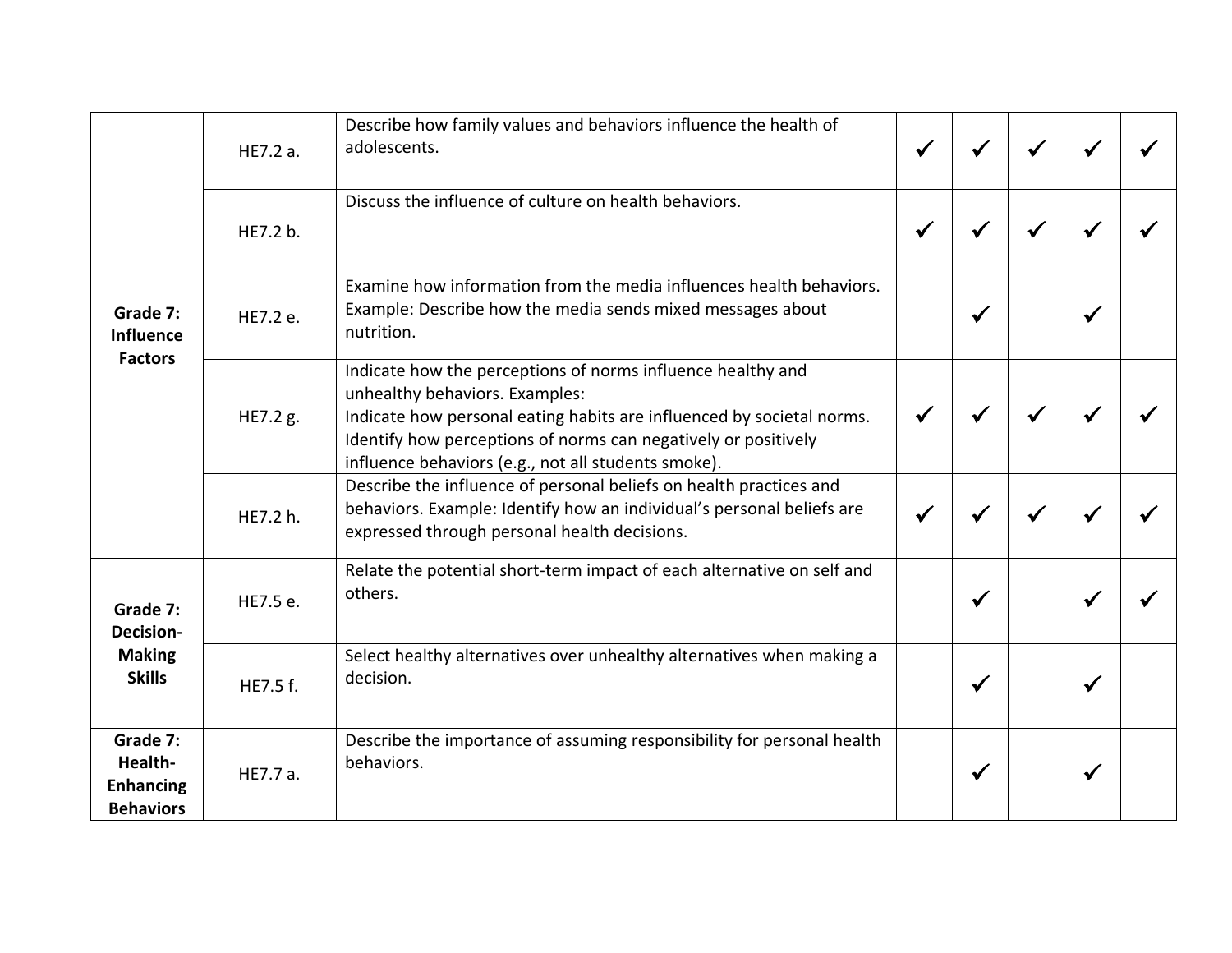| Grade 7:<br>Health-<br><b>Enhancing</b><br><b>Behaviors</b>                | HE7.7 c. | Demonstrate behaviors to avoid or reduce health risks to self and<br>others.                                                                                                                            |              | ₩            |  |
|----------------------------------------------------------------------------|----------|---------------------------------------------------------------------------------------------------------------------------------------------------------------------------------------------------------|--------------|--------------|--|
| Grade 8:<br><b>Health</b><br><b>Promotion</b><br>and Disease<br>Prevention | HE8.1 a. | Analyze the relationship between healthy behaviors and personal<br>health. Example: Analyze the relationship of engaging in regular<br>physical activity and healthy eating to enhance personal health. | $\checkmark$ | √            |  |
|                                                                            | HE8.1 c. | Analyze how the environment affects personal health.                                                                                                                                                    |              | ✔            |  |
|                                                                            | HE8.1 g. | Describe the benefits of and barriers to practicing healthy behaviors.                                                                                                                                  | $\checkmark$ | $\checkmark$ |  |
|                                                                            | HE8.1 h. | Examine the likelihood of injury or illness if engaging in unhealthy<br>behaviors.                                                                                                                      | $\checkmark$ | √            |  |
|                                                                            | HE8.1 i. | Examine the potential seriousness of injury or illness if engaging in<br>unhealthy behaviors.                                                                                                           | $\checkmark$ | ✔            |  |
| Grade 8:<br><b>Influence</b><br><b>Factors</b>                             | HE8.2 a. | Examine how the family influences the health of adolescents.                                                                                                                                            | $\checkmark$ | √            |  |
|                                                                            | HE8.2 b. | Describe the influence of culture on health beliefs, practices, and<br>behaviors.                                                                                                                       |              |              |  |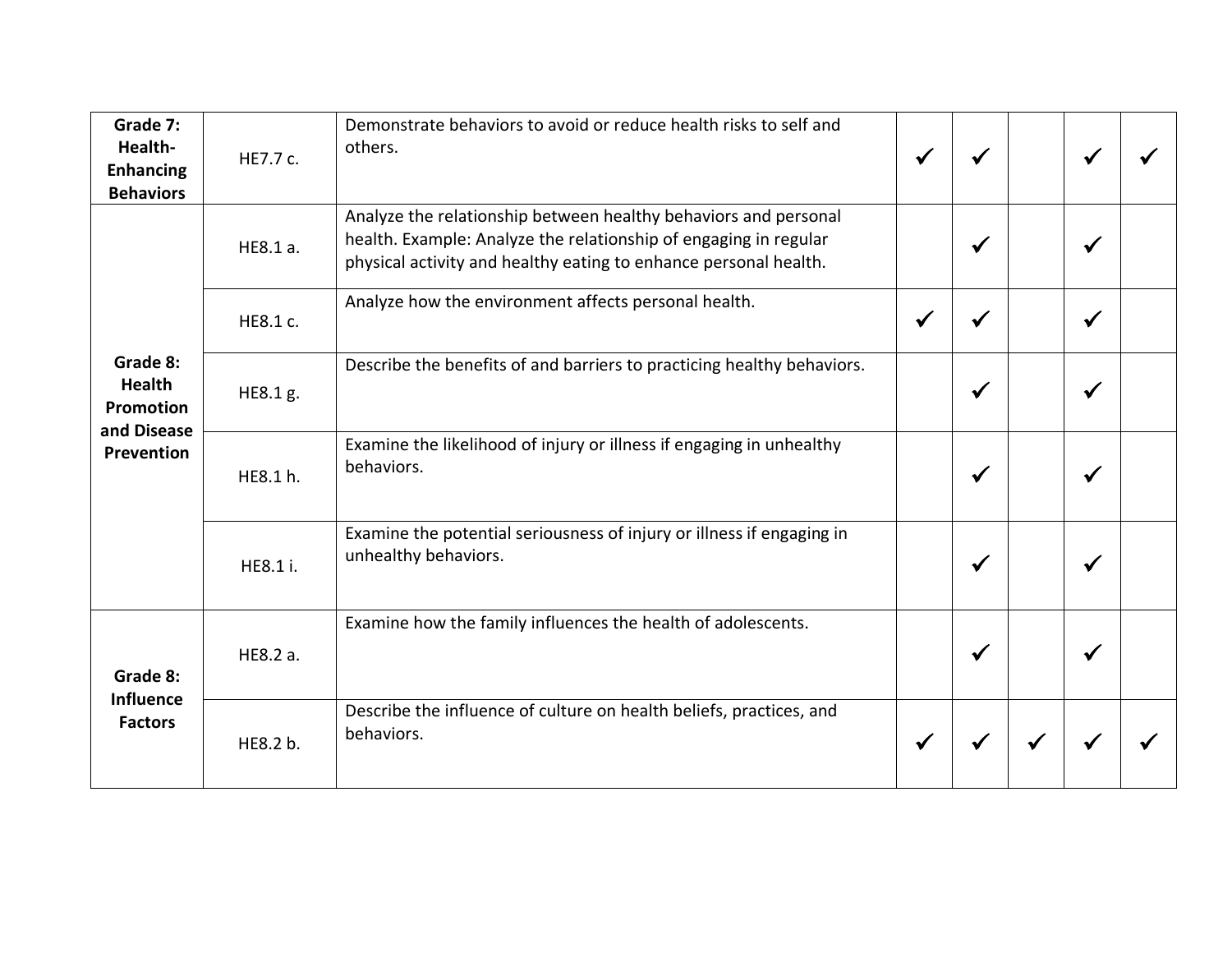| Grade 8:<br><b>Influence</b><br><b>Factors</b>              | HE8.2 c. | Describe how peers influence healthy and unhealthy behaviors.                                                                                                                                                                                                        |              |              |              | √            |  |
|-------------------------------------------------------------|----------|----------------------------------------------------------------------------------------------------------------------------------------------------------------------------------------------------------------------------------------------------------------------|--------------|--------------|--------------|--------------|--|
|                                                             | HE8.2 d. | Analyze how the school and community can affect personal health<br>practices and behaviors.                                                                                                                                                                          |              | $\checkmark$ |              | ✔            |  |
|                                                             | HE8.2 e. | Analyze how messages from media influence health behaviors.                                                                                                                                                                                                          |              | ✔            |              | √            |  |
|                                                             | HE8.2 g. | Explain how the perceptions of norms influence healthy and unhealthy<br>behaviors.                                                                                                                                                                                   |              |              |              |              |  |
|                                                             | HE8.2 h. | Explain the influence of personal values and beliefs on individual health<br>practices and behaviors.                                                                                                                                                                | $\checkmark$ |              | $\checkmark$ |              |  |
|                                                             | HE8.2 i. | Describe how some health risk behaviors can influence the likelihood<br>of engaging in unhealthy behaviors.                                                                                                                                                          |              | $\checkmark$ |              | $\checkmark$ |  |
| Grade 8:<br><b>Decision-</b><br><b>Making</b>               | HE8.5 e. | Choose a healthy option when making a decision.                                                                                                                                                                                                                      |              | $\checkmark$ |              | $\checkmark$ |  |
| Grade 8:<br>Health-<br><b>Enhancing</b><br><b>Behaviors</b> | HE8.7 a. | Examine the relationship between assuming responsibility for personal<br>health and avoiding risky behaviors. Example: Explain how personal<br>choices can influence one's health (e.g., active lifestyle vs. sedentary,<br>good nutritional choices vs. poor diet). |              | ✔            |              | ✔            |  |
|                                                             | HE8.7 c. | Examine the behaviors to avoid or reduce health risks to self and<br>others. Example: Develop a personal plan for avoiding the risks of<br>cancers (consume a low-fat, high fiber diet, reduce exposure to<br>pollutants, and limit exposure to x-rays and sun).     |              |              |              | ✔            |  |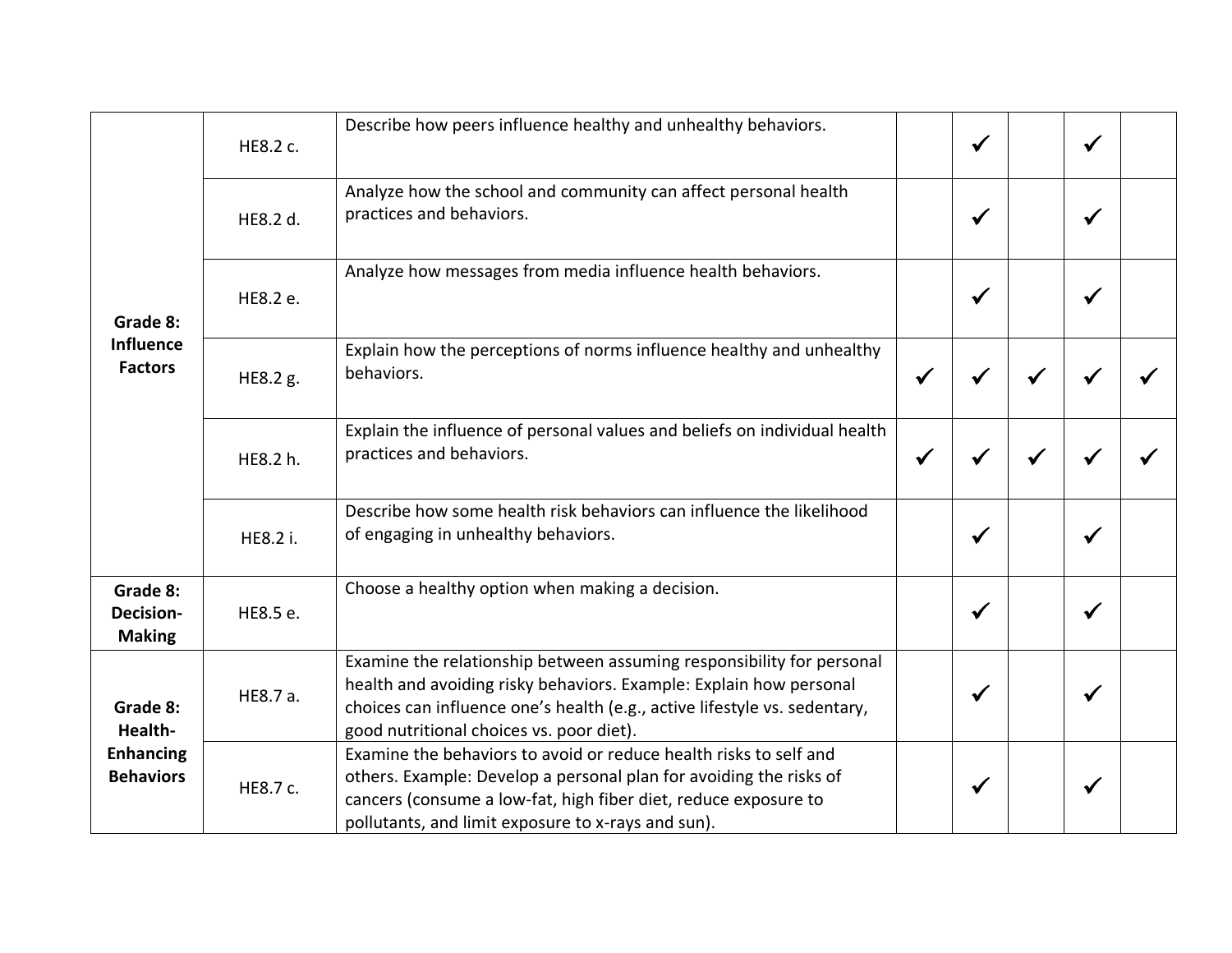|                                 |             |                                                                                                                                                                                                 |                                                |                            | <b>ECP Presentations</b>               |                      |                                                             |  |  |  |  |
|---------------------------------|-------------|-------------------------------------------------------------------------------------------------------------------------------------------------------------------------------------------------|------------------------------------------------|----------------------------|----------------------------------------|----------------------|-------------------------------------------------------------|--|--|--|--|
|                                 |             | <b>Georgia Standards</b><br><b>SCIENCE 7-8</b>                                                                                                                                                  | Agricultur<br>Environment and<br><b>Modern</b> | Eating<br><b>Healthful</b> | Animal<br>Agriculture<br><b>Modern</b> | The Ethics of Eating | Technologies<br><b>Cell-</b><br>Plant-Based<br><b>Based</b> |  |  |  |  |
| Grade 7:<br><b>Life Science</b> | <b>S7L4</b> | Obtain, evaluate, and communicate information to examine the<br>interdependence of organisms with one another and their<br>environments.                                                        |                                                |                            |                                        | M                    |                                                             |  |  |  |  |
|                                 | S7L4.c.     | Analyze and interpret data to provide evidence for how resource<br>availability, disease, climate, and human activity affect individual<br>organisms, populations, communities, and ecosystems. |                                                |                            |                                        |                      |                                                             |  |  |  |  |